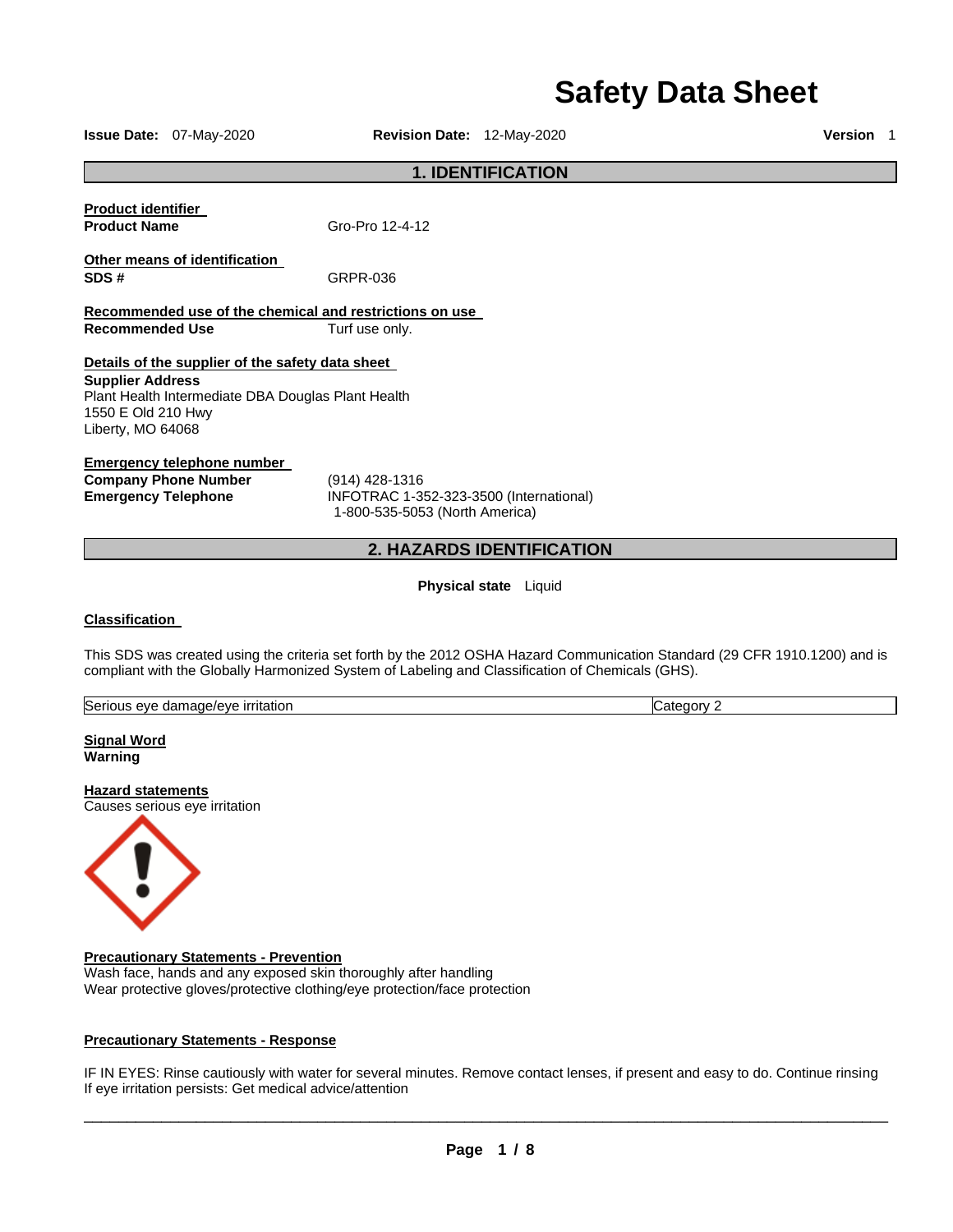## \_\_\_\_\_\_\_\_\_\_\_\_\_\_\_\_\_\_\_\_\_\_\_\_\_\_\_\_\_\_\_\_\_\_\_\_\_\_\_\_\_\_\_\_\_\_\_\_\_\_\_\_\_\_\_\_\_\_\_\_\_\_\_\_\_\_\_\_\_\_\_\_\_\_\_\_\_\_\_\_\_\_\_\_\_\_\_\_\_\_\_\_\_ **3. COMPOSITION/INFORMATION ON INGREDIENTS**

Please also refer to subsequent sections of this SDS for additional information regarding the components of this product.

| <b>Chemical name</b>   | <b>CAS No</b> | Weight-%  |
|------------------------|---------------|-----------|
| Potassium Carbonate    | 584-08-7      | $10 - 20$ |
| Ammonium Polyphosphate | 68333-79-9    | $1 - 10$  |
| Fe EDTA                | 15708-41-5    | 1-5       |
| Manganese EDTA         | 15375-84-5    | 1-5       |
| Zinc EDT               | 14025-21-9    | :1.0      |

\*\*If Chemical Name/CAS No is "proprietary" and/or Weight-% is listed as a range, the specific chemical identity and/or percentage of composition has been withheld as a trade secret.\*\*

# **4. FIRST AID MEASURES**

#### **Description of first aid measures**

| <b>Eye Contact</b>                                                                | Immediately flush with plenty of water. After initial flushing, remove any contact lenses and<br>continue flushing for at least 15 minutes. If eye irritation persists: Get medical<br>advice/attention. |  |
|-----------------------------------------------------------------------------------|----------------------------------------------------------------------------------------------------------------------------------------------------------------------------------------------------------|--|
| <b>Skin Contact</b>                                                               | Wash off immediately with soap and plenty of water while removing all contaminated<br>clothes and shoes. If skin irritation persists, call a physician.                                                  |  |
| <b>Inhalation</b>                                                                 | Remove exposed individual(s) to fresh air for 20 minutes. Consult a physician/poison center<br>if individual's condition declines or if symptoms persist.                                                |  |
| Ingestion                                                                         | Rinse mouth. Do NOT induce vomiting. Drink 1 or 2 glasses of water. Never give anything<br>by mouth to an unconscious person. Call a poison center or doctor/physician if you feel<br>unwell.            |  |
| Most important symptoms and effects, both acute and delayed                       |                                                                                                                                                                                                          |  |
| <b>Symptoms</b>                                                                   | Causes serious eye irritation. May cause skin irritation. May be harmful if swallowed. May<br>cause nausea, vomiting, stomach ache, and diarrhea.                                                        |  |
| <u>Indication of any immediate medical attention and special treatment needed</u> |                                                                                                                                                                                                          |  |

**Notes to Physician**  Treat symptomatically.

# **5. FIRE-FIGHTING MEASURES**

## **Suitable Extinguishing Media**

Use extinguishing measures that are appropriate to local circumstances and the surrounding environment.

### **Unsuitable Extinguishing Media** Not determined.

## **Specific Hazards Arising from the Chemical**

Product is not flammable or combustible.

# **Protective equipment and precautions for firefighters**

As in any fire, wear self-contained breathing apparatus pressure-demand, MSHA/NIOSH (approved or equivalent) and full protective gear.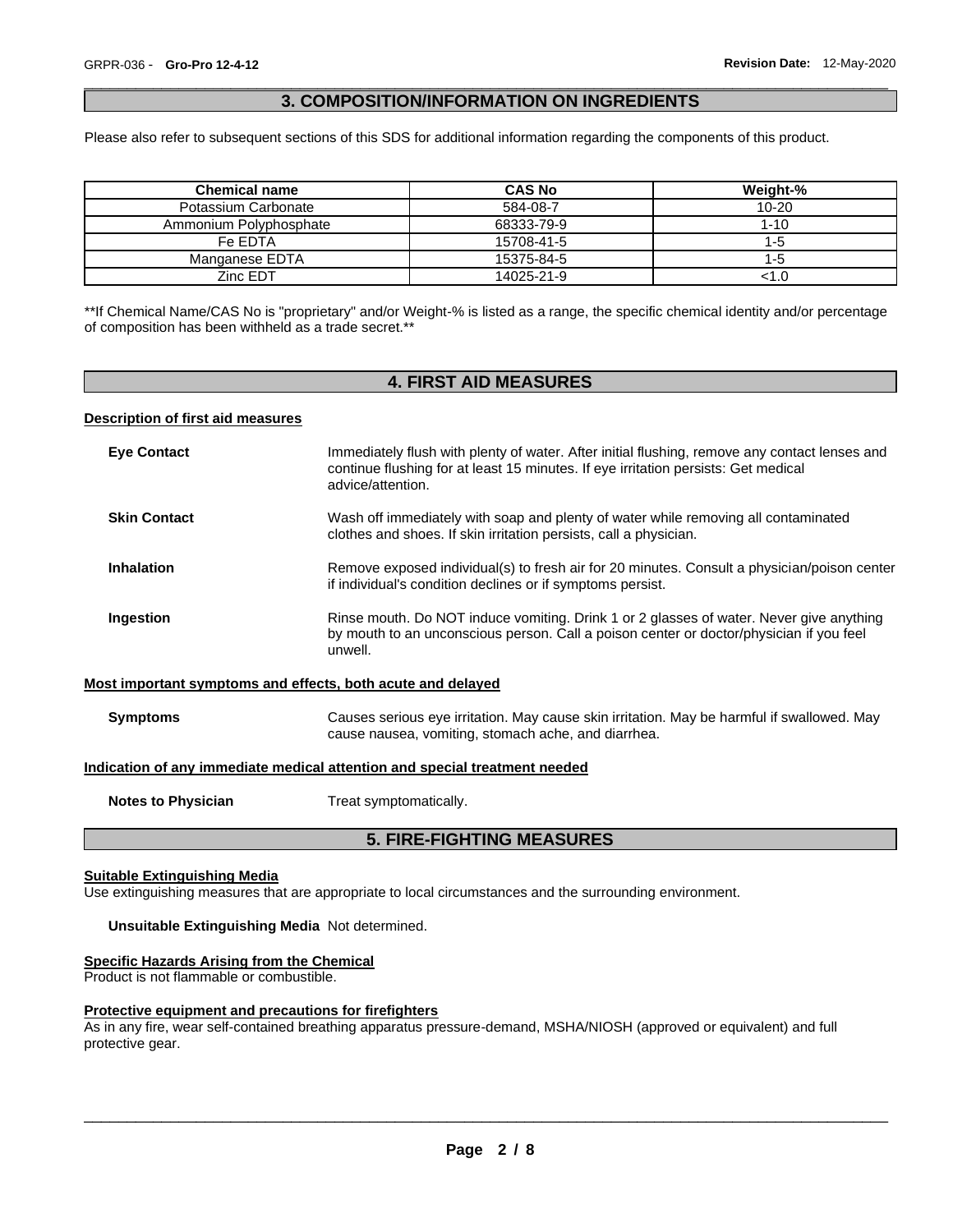| <b>6. ACCIDENTAL RELEASE MEASURES</b>                        |                                                                                                                                                                                                  |  |
|--------------------------------------------------------------|--------------------------------------------------------------------------------------------------------------------------------------------------------------------------------------------------|--|
|                                                              | Personal precautions, protective equipment and emergency procedures                                                                                                                              |  |
| <b>Personal Precautions</b>                                  | Use personal protective equipment as required.                                                                                                                                                   |  |
| <b>Environmental precautions</b>                             |                                                                                                                                                                                                  |  |
| <b>Environmental precautions</b>                             | See Section 12 for additional Ecological Information.                                                                                                                                            |  |
| Methods and material for containment and cleaning up         |                                                                                                                                                                                                  |  |
| <b>Methods for Containment</b>                               | Prevent further leakage or spillage if safe to do so. Soak up and contain spill with an<br>absorbent material.                                                                                   |  |
| <b>Methods for Clean-Up</b>                                  | Reclaim where possible. Sweep up and shovel into suitable containers for disposal.                                                                                                               |  |
|                                                              | 7. HANDLING AND STORAGE                                                                                                                                                                          |  |
| <b>Precautions for safe handling</b>                         |                                                                                                                                                                                                  |  |
| <b>Advice on Safe Handling</b>                               | Handle in accordance with good industrial hygiene and safety practice. Wear appropriate                                                                                                          |  |
|                                                              | personal protective equipment. Wash face, hands and any exposed skin thoroughly after<br>handling. Do not breathe dust/fume/gas/mist/vapors/spray. Avoid contact with skin, eyes or<br>clothing. |  |
| Conditions for safe storage, including any incompatibilities |                                                                                                                                                                                                  |  |
| <b>Storage Conditions</b>                                    | Keep containers tightly closed in a dry, cool and well-ventilated place.                                                                                                                         |  |

\_\_\_\_\_\_\_\_\_\_\_\_\_\_\_\_\_\_\_\_\_\_\_\_\_\_\_\_\_\_\_\_\_\_\_\_\_\_\_\_\_\_\_\_\_\_\_\_\_\_\_\_\_\_\_\_\_\_\_\_\_\_\_\_\_\_\_\_\_\_\_\_\_\_\_\_\_\_\_\_\_\_\_\_\_\_\_\_\_\_\_\_\_

# **8. EXPOSURE CONTROLS/PERSONAL PROTECTION**

# **Exposure Guidelines**

| <b>Chemical name</b> | <b>ACGIH TLV</b>   | <b>OSHA PEL</b>                       | <b>NIOSH IDLH</b>            |
|----------------------|--------------------|---------------------------------------|------------------------------|
| Fe EDTA              | TWA: 1 mg/m $3$ Fe | (vacated) TWA: 1 mg/m <sup>3</sup> Fe | TWA: $1 \text{ mg/m}^3$ Fe   |
| 15708-41-5           |                    |                                       |                              |
| Manganese EDTA       |                    | (vacated) Ceiling: $5 \text{ mg/m}^3$ | IDLH: 500 mg/m $3$ Mn        |
| 15375-84-5           |                    | Ceiling: 5 mg/m $3$ Mn                | TWA: $1 \text{ mg/m}^3$ Mn   |
|                      |                    |                                       | STEL: 3 mg/m <sup>3</sup> Mn |

# **Appropriate engineering controls**

| <b>Engineering Controls</b> | Apply technical measures to comply with the occupational exposure limits. Maintain eye |
|-----------------------------|----------------------------------------------------------------------------------------|
|                             | wash fountain and quick-drench facilities in work area.                                |

# **Individual protection measures, such as personal protective equipment**

| <b>Eye/Face Protection</b>      | Wear eye/face protection. Refer to 29 CFR 1910.133 for eye and face protection<br>regulations.                            |
|---------------------------------|---------------------------------------------------------------------------------------------------------------------------|
| <b>Skin and Body Protection</b> | Wear protective gloves and protective clothing. Refer to 29 CFR 1910.138 for appropriate<br>skin and body protection.     |
| <b>Respiratory Protection</b>   | If necessary, wear a MSHA/NIOSH-approved respirator. Refer to 29 CFR 1910.134 for<br>respiratory protection requirements. |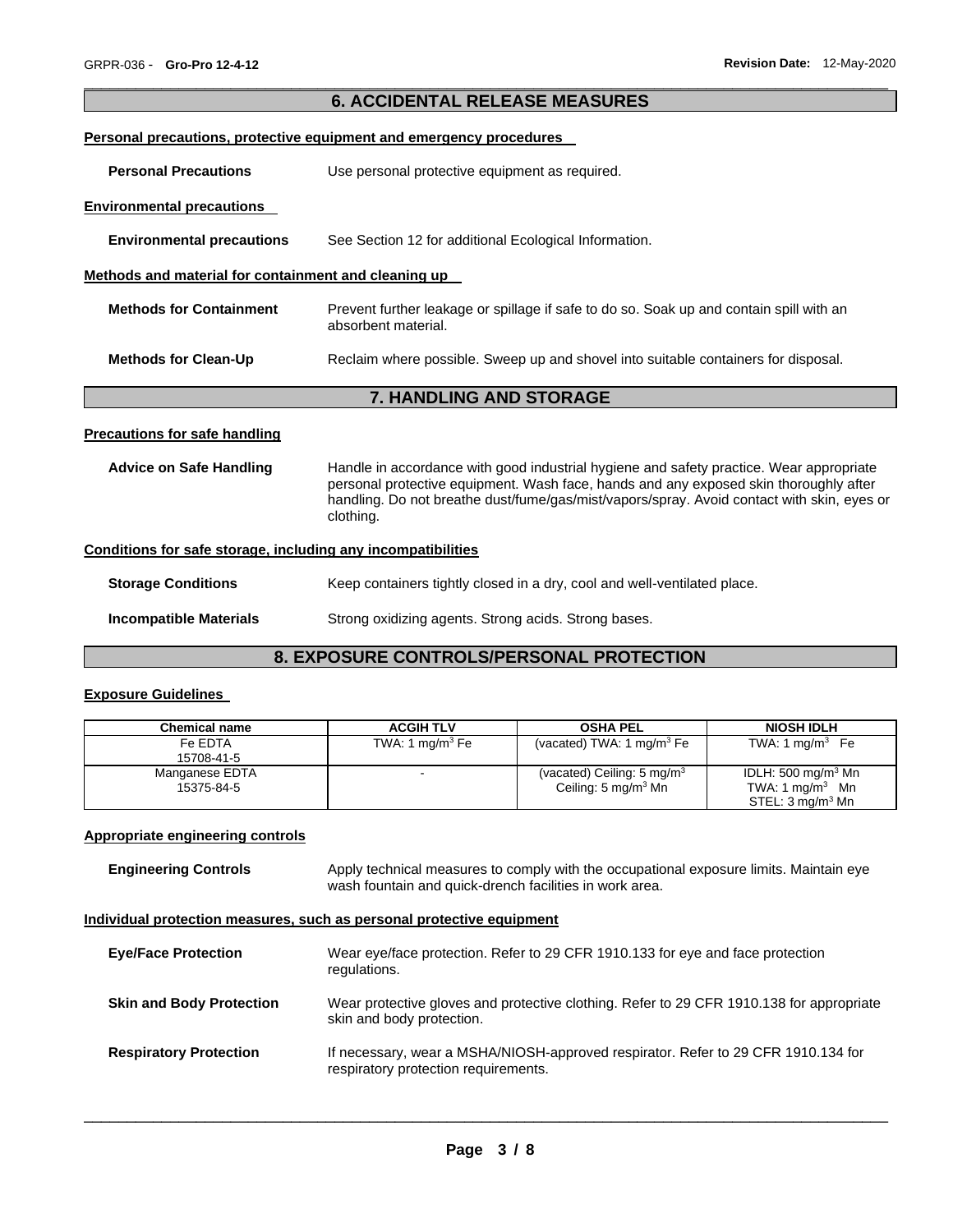**General Hygiene Considerations** Avoid contact with skin, eyes and clothing. After handling this product, wash hands before eating, drinking, or smoking. If contact occurs, remove contaminated clothing. If needed, take first aid action shown on section 4 of this SDS. Launder contaminated clothing before reuse.

\_\_\_\_\_\_\_\_\_\_\_\_\_\_\_\_\_\_\_\_\_\_\_\_\_\_\_\_\_\_\_\_\_\_\_\_\_\_\_\_\_\_\_\_\_\_\_\_\_\_\_\_\_\_\_\_\_\_\_\_\_\_\_\_\_\_\_\_\_\_\_\_\_\_\_\_\_\_\_\_\_\_\_\_\_\_\_\_\_\_\_\_\_

# **9. PHYSICAL AND CHEMICAL PROPERTIES**

## **Information on basic physical and chemical properties**

| <b>Physical state</b>            | Liquid         |                       |                |
|----------------------------------|----------------|-----------------------|----------------|
| Appearance                       | Not determined | Odor                  | Not determined |
| Color                            | Not determined | <b>Odor Threshold</b> | Not determined |
|                                  |                |                       |                |
| Property                         | <b>Values</b>  | Remarks • Method      |                |
| pН                               | Not determined |                       |                |
| Melting point / freezing point   | Not determined |                       |                |
| Boiling point / boiling range    | Not determined |                       |                |
| Flash point                      | Not determined |                       |                |
| <b>Evaporation Rate</b>          | Not determined |                       |                |
| Flammability (Solid, Gas)        | Not determined |                       |                |
| <b>Flammability Limit in Air</b> |                |                       |                |
| Upper flammability or explosive  | Not determined |                       |                |
| limits                           |                |                       |                |
| Lower flammability or explosive  | Not determined |                       |                |
| limits                           |                |                       |                |
| <b>Vapor Pressure</b>            | Not determined |                       |                |
| Vapor Density                    | Not determined |                       |                |
| <b>Relative Density</b>          | Not determined |                       |                |
| <b>Water Solubility</b>          | Not determined |                       |                |
| Solubility in other solvents     | Not determined |                       |                |
| <b>Partition Coefficient</b>     | Not determined |                       |                |
| <b>Autoignition temperature</b>  | Not determined |                       |                |
| <b>Decomposition temperature</b> | Not determined |                       |                |
| Kinematic viscosity              | Not determined |                       |                |
| <b>Dynamic Viscosity</b>         | Not determined |                       |                |
| <b>Explosive Properties</b>      | Not determined |                       |                |
| <b>Oxidizing Properties</b>      | Not determined |                       |                |

# **10. STABILITY AND REACTIVITY**

## **Reactivity**

Not reactive under normal conditions.

#### **Chemical stability**

Stable under recommended storage conditions.

## **Possibility of hazardous reactions**

None under normal processing.

#### **Conditions to Avoid**

Keep out of reach of children.

#### **Incompatible materials**

Strong oxidizing agents. Strong acids. Strong bases.

#### **Hazardous decomposition products**

Carbon oxides.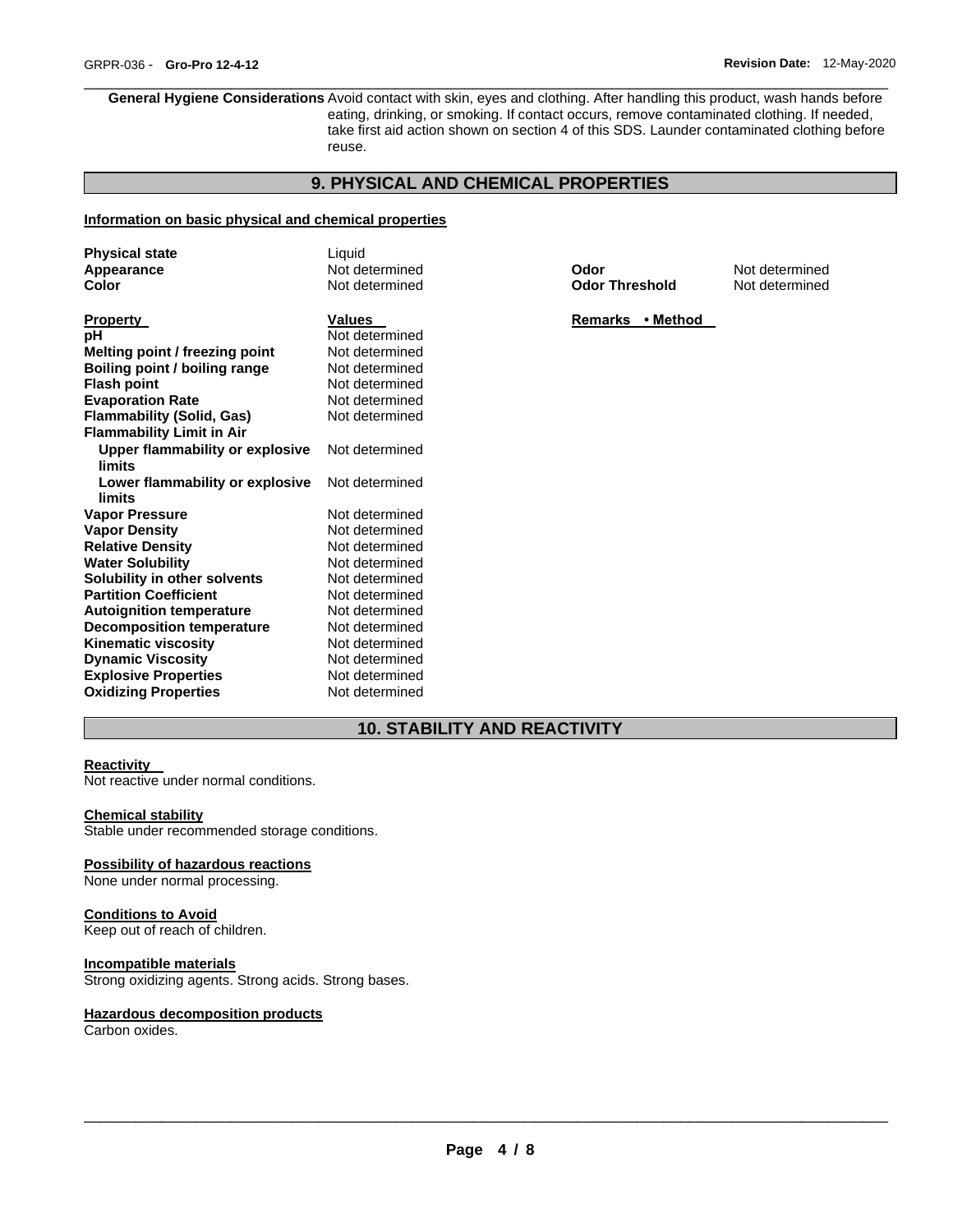# \_\_\_\_\_\_\_\_\_\_\_\_\_\_\_\_\_\_\_\_\_\_\_\_\_\_\_\_\_\_\_\_\_\_\_\_\_\_\_\_\_\_\_\_\_\_\_\_\_\_\_\_\_\_\_\_\_\_\_\_\_\_\_\_\_\_\_\_\_\_\_\_\_\_\_\_\_\_\_\_\_\_\_\_\_\_\_\_\_\_\_\_\_ **11. TOXICOLOGICAL INFORMATION**

## **Information on likely routes of exposure**

| <b>Product Information</b> |                                                                                      |
|----------------------------|--------------------------------------------------------------------------------------|
| <b>Eye Contact</b>         | Causes serious eye irritation.                                                       |
| <b>Skin Contact</b>        | Prolonged contact may cause redness and irritation.                                  |
| <b>Inhalation</b>          | Do not inhale.                                                                       |
| Ingestion                  | May be harmful if swallowed. May cause nausea, vomiting, stomach ache, and diarrhea. |

#### **Component Information**

| <b>Chemical name</b>   | Oral LD50                     | <b>Dermal LD50</b>       | <b>Inhalation LC50</b>                 |
|------------------------|-------------------------------|--------------------------|----------------------------------------|
| Urea                   | (Rat)<br>= 8471 mg/kg         | $\sim$                   | $\overline{\phantom{a}}$               |
| 57-13-6                |                               |                          |                                        |
| Potassium Carbonate    | = 1870 mg/kg<br>(Rat)         | $\overline{\phantom{0}}$ | -                                      |
| 584-08-7               |                               |                          |                                        |
| Ammonium Polyphosphate | Rat)<br>> 2000 mg/kg          | <b>100</b>               | $\sim$                                 |
| 68333-79-9             |                               |                          |                                        |
| Fe EDTA                | $> 5000$ mg/kg (Rat) = 5 g/kg | $>$ 5000 mg/kg (Rat)     | (Rat) 4 h<br>$>$ 2.05 g/m <sup>3</sup> |
| 15708-41-5             | Rat)                          |                          |                                        |
| Zinc EDT               | Rat)<br>= 1750 mg/kg          | $\overline{\phantom{0}}$ | $\overline{\phantom{a}}$               |
| 14025-21-9             |                               |                          |                                        |

## **Symptoms related to the physical, chemical and toxicological characteristics**

**Symptoms** Please see section 4 of this SDS for symptoms.

# **Delayed and immediate effects as well as chronic effects from short and long-term exposure**

**Carcinogenicity** Based on the information provided, this product does not contain any carcinogens or potential carcinogens as listed by OSHA, IARC or NTP.

#### **Numerical measures of toxicity**

#### **The following values are calculated based on chapter 3.1 of the GHS document** . **Oral LD50** 4,954.20 mg/kg **Dermal LD50** 17,335.70 mg/kg

**12. ECOLOGICAL INFORMATION** 

#### **Ecotoxicity**

An environmental hazard cannot be excluded in the event of unprofessional handling or disposal.

#### **Component Information**

| <b>Chemical name</b>   | Algae/aquatic plants | Fish                              | Crustacea                         |
|------------------------|----------------------|-----------------------------------|-----------------------------------|
| Urea                   |                      | 16200 - 18300: 96 h Poecilia      | 10000: 24 h Daphnia magna Straus  |
| $57-13-6$              |                      | reticulata mg/L LC50              | mg/L EC50 3910: 48 h Daphnia      |
|                        |                      |                                   | magna mg/L EC50 Static            |
| Potassium Carbonate    |                      |                                   | 630: 48 h Ceriodaphnia dubia mg/L |
| 584-08-7               |                      |                                   | LC50                              |
| Ammonium Polyphosphate |                      | 685 - 1066: 96 h Oncorhynchus     |                                   |
| 68333-79-9             |                      | mykiss mg/L LC50 static 123: 96 h |                                   |
|                        |                      | Oncorhynchus mykiss mg/L LC50     |                                   |
|                        |                      | flow-through 389 - 654: 96 h      |                                   |
|                        |                      | Pimephales promelas mg/L LC50     |                                   |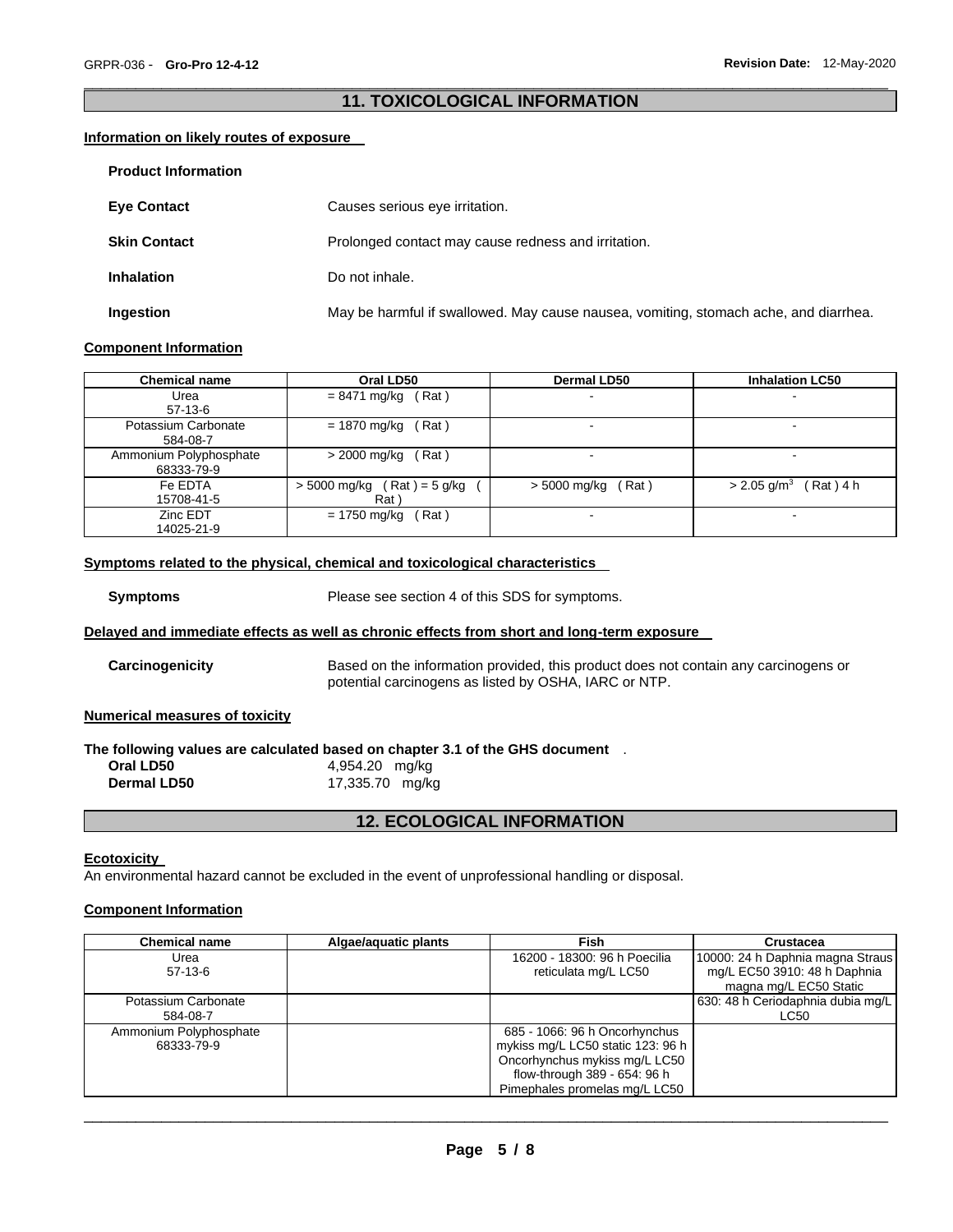|            | static 500: 96 h Brachydanio rerio |
|------------|------------------------------------|
|            | mg/L LC50 static                   |
| Fe EDTA    | 100: 96 h Oncorhynchus mykiss      |
| 15708-41-5 | mg/L LC50 static                   |
| Humic Acid | 128: 96 h Poecilia reticulata mg/L |
| 68514-28-3 | LC50 static                        |
| Zinc EDT   | 685: 96 h Lepomis macrochirus      |
| 14025-21-9 | mg/L LC50 static                   |

\_\_\_\_\_\_\_\_\_\_\_\_\_\_\_\_\_\_\_\_\_\_\_\_\_\_\_\_\_\_\_\_\_\_\_\_\_\_\_\_\_\_\_\_\_\_\_\_\_\_\_\_\_\_\_\_\_\_\_\_\_\_\_\_\_\_\_\_\_\_\_\_\_\_\_\_\_\_\_\_\_\_\_\_\_\_\_\_\_\_\_\_\_

## **Persistence/Degradability**

Not determined.

# **Bioaccumulation**

There is no data for this product.

#### **Mobility**

Not determined

# **Other Adverse Effects**

Not determined

# **13. DISPOSAL CONSIDERATIONS**

#### **Waste Treatment Methods**

| <b>Disposal of Wastes</b>     | Disposal should be in accordance with applicable regional, national and local laws and<br>regulations. |
|-------------------------------|--------------------------------------------------------------------------------------------------------|
| <b>Contaminated Packaging</b> | Disposal should be in accordance with applicable regional, national and local laws and<br>regulations. |

# **California Hazardous Waste Status**

| <b>Chemical name</b> | California Hazardous Waste Status |
|----------------------|-----------------------------------|
| Zinc EDT             | Toxic                             |
| 14025-21-9           |                                   |

# **14. TRANSPORT INFORMATION**

| <b>Note</b> | Please see current shipping paper for most up to date shipping information, including<br>exemptions and special circumstances. |
|-------------|--------------------------------------------------------------------------------------------------------------------------------|
| <u>DOT</u>  | Not regulated                                                                                                                  |
| <b>IATA</b> | Not regulated                                                                                                                  |
| <b>IMDG</b> | Not regulated                                                                                                                  |

# **15. REGULATORY INFORMATION**

# **International Inventories**

| <b>Chemical name</b>   |                           | TSCA TSCA Inventory DSL/NDSL EINECS/ELI |            | <b>ENCS</b> | <b>IECSC</b> | <b>KECL</b> | <b>PICCS</b> | <b>AICS</b> |
|------------------------|---------------------------|-----------------------------------------|------------|-------------|--------------|-------------|--------------|-------------|
|                        |                           | <b>Status</b>                           | <b>NCS</b> |             |              |             |              |             |
| Urea                   |                           | <b>ACTIVE</b>                           |            |             |              |             |              |             |
| Potassium Carbonate    | $\checkmark$<br>$\lambda$ | <b>ACTIVE</b>                           |            |             |              |             |              |             |
| Ammonium Polyphosphate |                           | <b>ACTIVE</b>                           |            |             |              |             |              |             |
| Magnesium EDTA Salt    | X                         | <b>ACTIVE</b>                           |            |             |              |             |              |             |
| Fe EDTA                | $\lambda$                 | <b>ACTIVE</b>                           |            |             |              |             |              |             |
| Humic Acid             |                           | <b>ACTIVE</b>                           |            |             |              |             |              |             |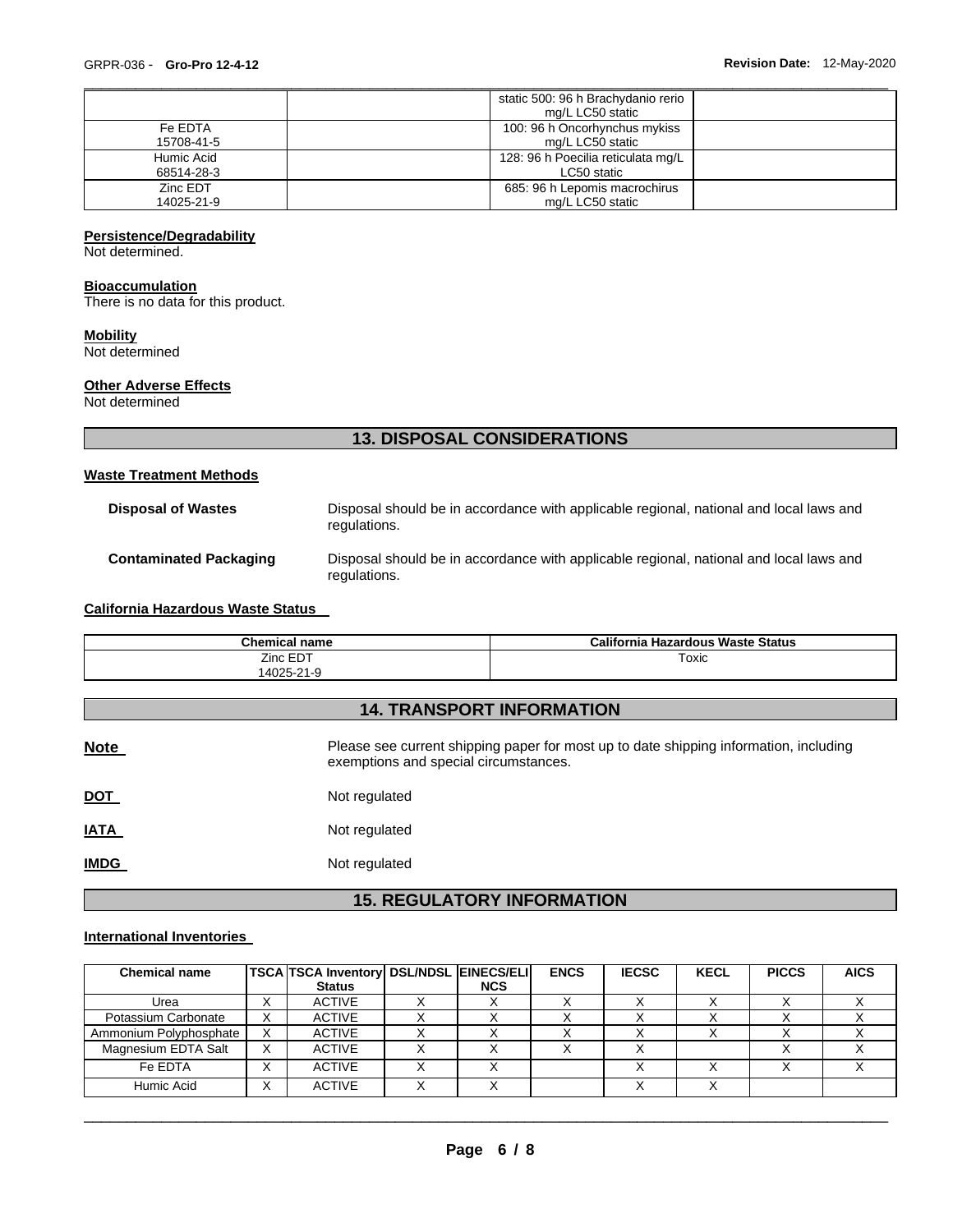| <b>EDTA</b><br>Manganese<br>. . | . . | <b>CTIVE</b><br><u>т</u> |  |  |  |  |
|---------------------------------|-----|--------------------------|--|--|--|--|
| $\angle$ inc F $\Gamma$         | . . | <b>CTIVE</b>             |  |  |  |  |

#### **Legend:**

*TSCA - United States Toxic Substances Control Act Section 8(b) Inventory* 

*DSL/NDSL - Canadian Domestic Substances List/Non-Domestic Substances List* 

*EINECS/ELINCS - European Inventory of Existing Chemical Substances/European List of Notified Chemical Substances* 

*ENCS - Japan Existing and New Chemical Substances* 

*IECSC - China Inventory of Existing Chemical Substances* 

*KECL - Korean Existing and Evaluated Chemical Substances* 

*PICCS - Philippines Inventory of Chemicals and Chemical Substances* 

*AICS - Australian Inventory of Chemical Substances* 

# **US Federal Regulations**

# **CERCLA**

This material, as supplied, does not contain any substances regulated as hazardous substances under the Comprehensive Environmental Response Compensation and Liability Act (CERCLA) (40 CFR 302) or the Superfund Amendments and Reauthorization Act (SARA) (40 CFR 355).

## **SARA 313**

Section 313 of Title III of the Superfund Amendments and Reauthorization Act of 1986 (SARA). This product contains a chemical or chemicals which are subject to the reporting requirements of the Act and Title 40 of the Code of Federal Regulations, Part 372

| Chemical name               | <b>CAS No</b> | Weight-% | <b>SARA 313 - Threshold</b><br>Values % |
|-----------------------------|---------------|----------|-----------------------------------------|
| Manganese EDTA - 15375-84-5 | 15375-84-5    |          |                                         |
| Zinc EDT - 14025-21-9       | 14025-21-9    | ∟.1>     |                                         |

## **CWA (Clean Water Act)**

| <b>Chemical name</b> | <b>CWA - Reportable</b><br>Quantities | CWA- | - Toxic Pollutants CWA - Priority Pollutants | <b>CWA - Hazardous</b><br><b>Substances</b> |
|----------------------|---------------------------------------|------|----------------------------------------------|---------------------------------------------|
| Zinc EDT             |                                       |      |                                              |                                             |

## **US State Regulations**

#### **California Proposition 65**

This product does not contain any Proposition 65 chemicals.

#### **U.S. State Right-to-Know Regulations**

This product contains the following substance(s) regulated under applicable state right-to-know regulations

| <b>Chemical name</b> | New Jersey | <b>Massachusetts</b> | Pennsylvania |
|----------------------|------------|----------------------|--------------|
| Fe EDTA              |            |                      |              |
| 15708-41-5           |            |                      |              |
| Manganese EDTA       |            |                      |              |
| 15375-84-5           |            |                      |              |
| Zinc EDT             | ,,         |                      |              |
| 14025-21-9           |            |                      |              |